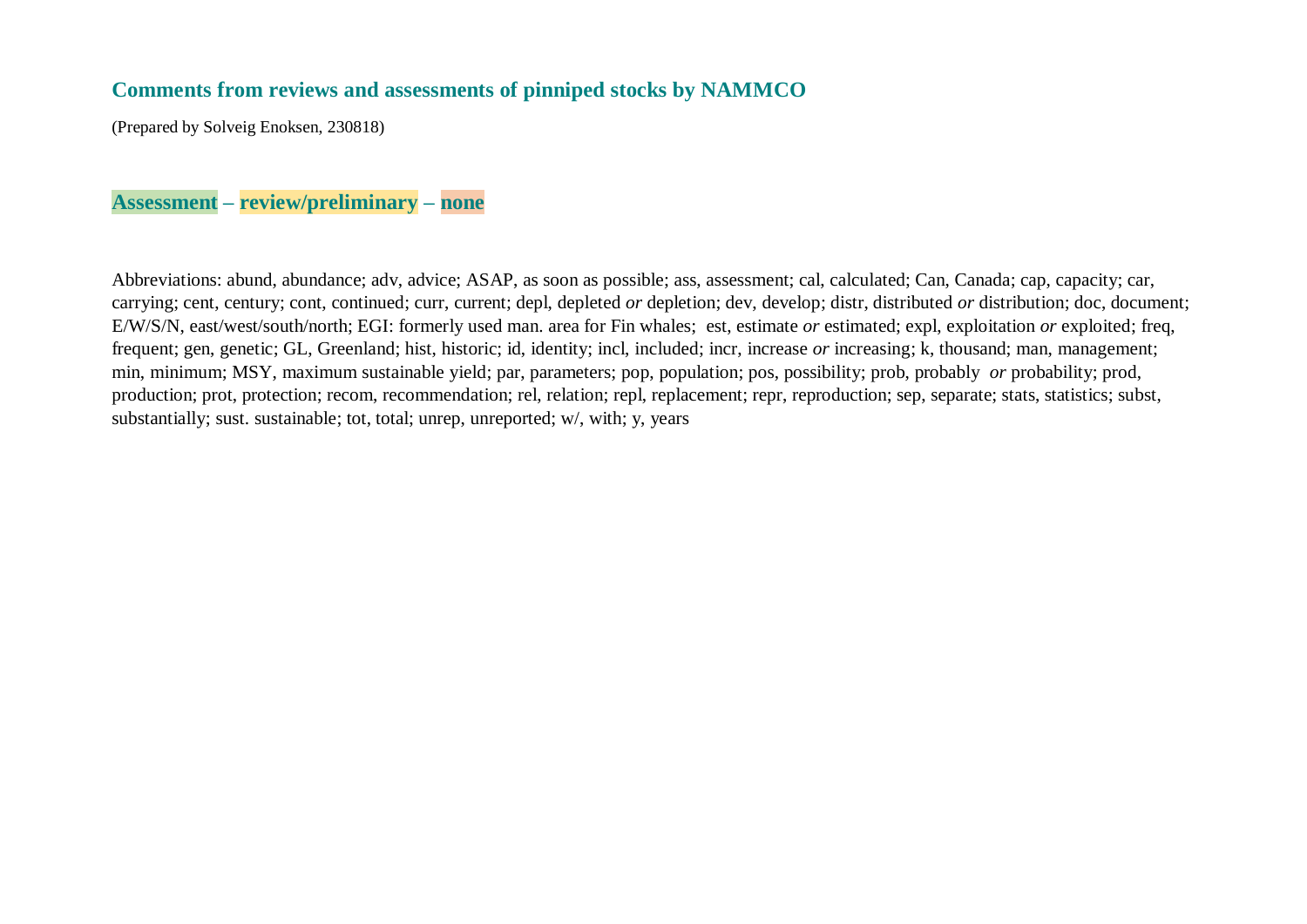| <b>Harp</b> seal      | <b>1992 (INWG)</b>                                                                                                                                            | <b>1998 (INWG)</b>                                                                                                               | 2005                                                                                                                 | <b>2013 (INWG)</b>                                                                                                                                    | 2014                                                                        | <b>2016 (INNWG)</b>                                                                                                                                 |
|-----------------------|---------------------------------------------------------------------------------------------------------------------------------------------------------------|----------------------------------------------------------------------------------------------------------------------------------|----------------------------------------------------------------------------------------------------------------------|-------------------------------------------------------------------------------------------------------------------------------------------------------|-----------------------------------------------------------------------------|-----------------------------------------------------------------------------------------------------------------------------------------------------|
| <b>NWA</b>            | No new data                                                                                                                                                   | <b>Current harvest levels</b><br>may exceed repl. yield:<br>est. should incl. updated<br>data                                    | (INWG)<br>~5.9<br>million, SY<br>landed 325k<br>Front $&$<br>Gulf                                                    | No new data                                                                                                                                           | (INWG)<br>Highly<br>variable pup<br>prod., but<br>relatively<br>stable pop. | No new<br>information on<br>abundance                                                                                                               |
| Greenland<br>Sea      | Calc. catches are<br>reasonable min.<br>estimates of<br>$removal \Rightarrow will$<br>stabilize stock<br>size                                                 | Caution should be used<br>when considering given<br>catch estimates, due to<br>the trend in abundance<br>(adults decline slowly) | Catch level<br>$X:$ curr. $\Rightarrow$<br>incr; $2X$<br>sust. lev. $\Rightarrow$<br>45-55%<br>$\text{del. in } 10y$ | Current catch level = $21\%$<br>incr. in the $1+$ pop. (over<br>10y). 14,600 catches $(1+) =$<br>equilibrium; $21,270 =$<br>reduction, but still >N70 | No new<br>information                                                       | Fecundity data<br>limited. Modify<br>model to account<br>for these<br>uncertainties. Catch<br>options given.                                        |
| White/Barents<br>Seas | Unable to calc.<br>sust./repl. yield.<br><b>Great status</b><br>uncertainties $+$<br>breeding Fem<br>$\text{decline} \Rightarrow$<br>conservative<br>approach | Conservative approach<br>in establishing harvests                                                                                | Curr. catch<br>$X \Rightarrow$ incr.<br>in pop. $2X$<br>sust. lev. $\Rightarrow$<br>50-67%<br>decl. in 10y           | Future catch scenarios<br>should be explored over<br>15y, not 10 (for all pop.<br>cons. by WGHARP)                                                    | The most<br>conservative<br>catch option<br>should be<br>chosen.            | Equilibrium catch<br>much lower than<br>previously est.:<br>needs new samples,<br>reprod. data<br>uncertainties need<br>to be incl. in the<br>model |
| <b>Hooded seal</b>    | <b>1992 (INWG)</b>                                                                                                                                            | <b>1998 (INWG)</b>                                                                                                               | 2005<br>(INWG)                                                                                                       | <b>2013 (INWG)</b>                                                                                                                                    | 2014<br>(INWG)                                                              | <b>2016 (INNWG)</b>                                                                                                                                 |
| <b>NWA</b>            | No new info                                                                                                                                                   | No new info                                                                                                                      | No new info                                                                                                          | No new data                                                                                                                                           | No new<br>information                                                       | No new info                                                                                                                                         |
| Greenland<br>Sea      | Unable to<br>provide<br>management<br>advice - lacks<br>data                                                                                                  | <b>Catch estimates</b>                                                                                                           | No new info                                                                                                          | Pop. $<$ 30% of largest<br>observed size $\Rightarrow$ no catches                                                                                     | No new<br>information                                                       | Pop. $<$ 30% of<br>largest observed<br>size $\Rightarrow$ no catches                                                                                |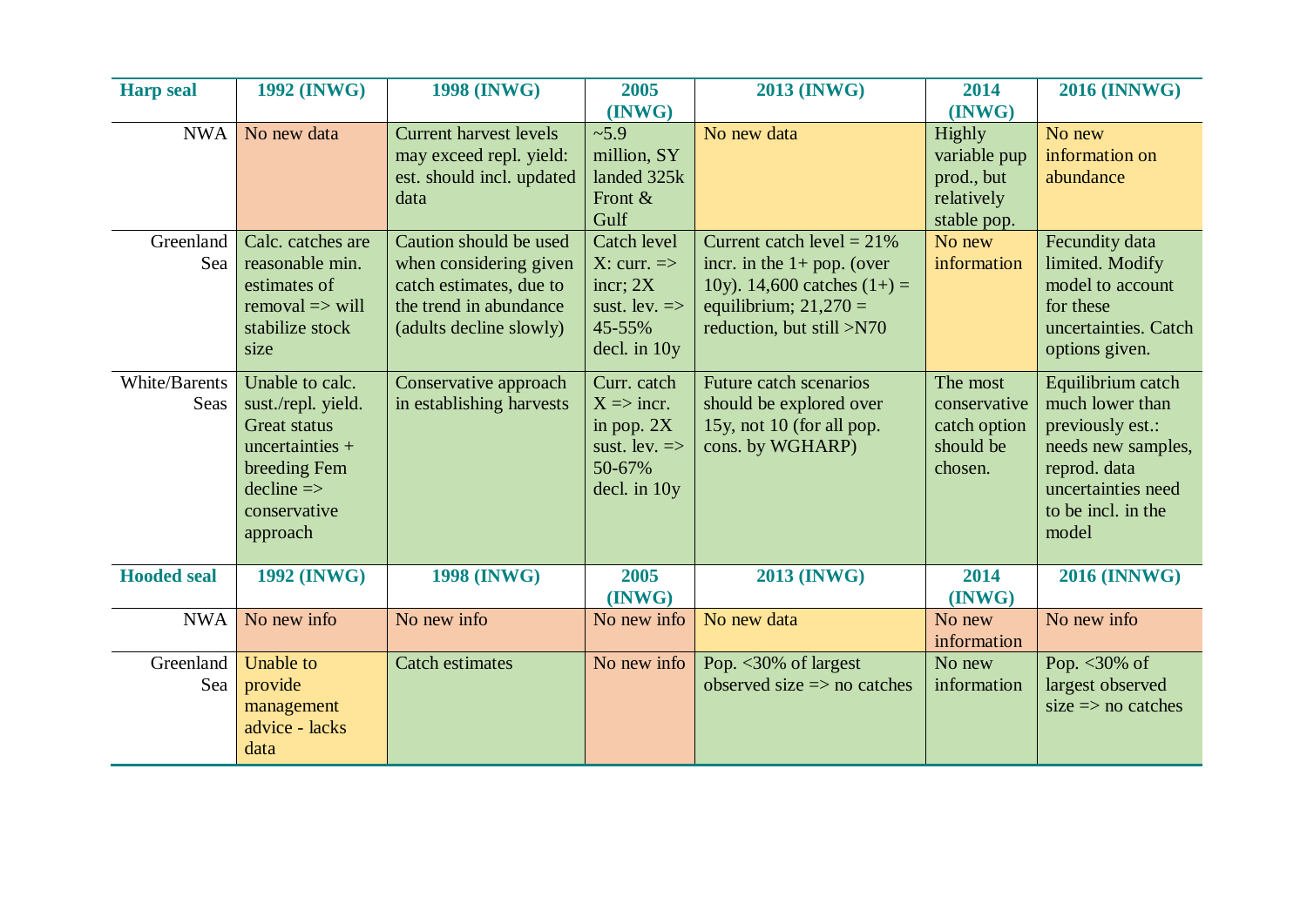| <b>Harbour seal</b> | 2006                                                                                                                         | 2011                                                                          | 2016                                                                                                                                        |
|---------------------|------------------------------------------------------------------------------------------------------------------------------|-------------------------------------------------------------------------------|---------------------------------------------------------------------------------------------------------------------------------------------|
| Greenland           | Recommended cessation on hunting                                                                                             | Welcomes the tot. prot. Recommends<br>abund. & distr. investigation in the SE | None                                                                                                                                        |
| Iceland             | Needs hist. catch data to interpret declines.<br>By-catch in lumpfish fishery? Needs data                                    | Needs new surveys and further<br>investigation of pop. structure              | Needs complete survey ASAP, then<br>every 2y. Better removal reports<br>needed, dev. management plan, ++                                    |
| Norway              | Curr. harvest combined w/by-catch<br>levels/unrep. struck & lost prob. not sust.<br>$\Rightarrow$ expand by-catch monitoring | Set quotas should follow the scientific<br>advice $\Rightarrow$ new ass. ASAP | Incr. reference fleet in areas w/high<br>by-catch, more surveys; re-examine<br>management by county, removal<br>reports, data from by-catch |
| Svalbard            | The short life expectancy in this pop. needs<br>further investigation                                                        | None                                                                          | None                                                                                                                                        |

| <b>Grey seal</b> | 1996                  | 2003                                            | 2011                               | 2016                             |
|------------------|-----------------------|-------------------------------------------------|------------------------------------|----------------------------------|
| Norway           | No time series to     | Use survey info on breeding colonies            | Current catch level=>              | Dev. model, update by-catch,     |
|                  | evaluate pop. trends. | to dev. a better survey design                  | depletion in Rogaland,             | more freq. surv., tagging, age-  |
|                  | Min. pup prod. 473.   |                                                 | reduction in Sør-Trøndelag,        | struct. of hunt, gen. study,     |
|                  | No info on life hist. |                                                 | and increase in Nord-              | incr. ref. fleet in areas w/high |
|                  | par.                  |                                                 | Trøndelag and further north.       | by-catch, better removal         |
|                  |                       |                                                 | Recom: new surveys                 | reports                          |
| Iceland          | Pop. decl.            | Small & declining $\Rightarrow$ better/more     | Tot. mortality of females          | Dev. man. plan, complete         |
|                  | from $12500(1982)$ to | freq. surveys                                   | too high $\Rightarrow$ market pop. | survey, removal reports. Pup     |
|                  | 8000 (1992). No info  |                                                 | decl. from 1982 to 2006            | prod. survey., tagging, gen.     |
|                  | on life hist. par.    |                                                 |                                    | sampl.                           |
| Faroe Islands    | Lack of abundance     | Further basic research; doc. pupping            | Lack of abundance and              | Lack of abundance and            |
|                  | estimate. No info on  | sites. Cave-breeding $\Rightarrow$ non-standard | removals estimate                  | removals estimate                |
|                  | life hist. parameters | survey methods                                  |                                    |                                  |